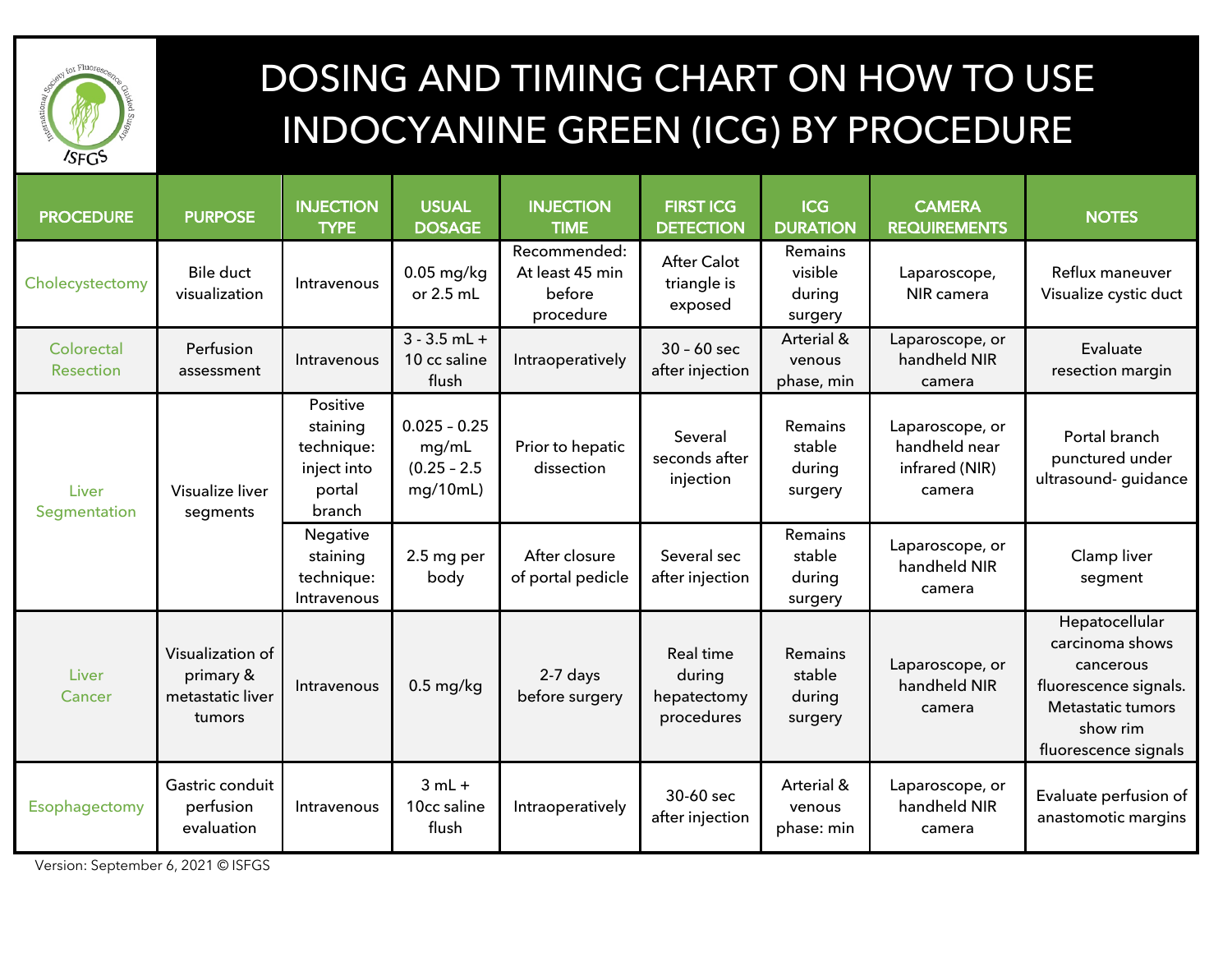| <b>PROCEDURE</b>                              | <b>PURPOSE</b>                                            | <b>INJECTION</b><br><b>TYPE</b>                                  | <b>USUAL</b><br><b>DOSAGE</b>               | <b>INJECTION</b><br><b>TIME</b>                                    | <b>FIRST ICG</b><br><b>DETECTION</b> | <b>ICG</b><br><b>DURATION</b>                                                       | <b>CAMERA</b><br><b>REQUIREMENTS</b>     | <b>NOTES</b>                                                                                                                                                                                                                                                |
|-----------------------------------------------|-----------------------------------------------------------|------------------------------------------------------------------|---------------------------------------------|--------------------------------------------------------------------|--------------------------------------|-------------------------------------------------------------------------------------|------------------------------------------|-------------------------------------------------------------------------------------------------------------------------------------------------------------------------------------------------------------------------------------------------------------|
| Ureter<br>Localization                        | Visualization<br>of ureters                               | Cystoscopic-<br>guided<br>retrograde<br>intraureteral<br>ICG     | 2.5mg/mL<br>2mL per<br>ureter               | Prior to<br>pelvic<br>dissection                                   | During<br>pelvic<br>dissecction      | Remains<br>stable during<br>surgery                                                 | Laparoscope or<br>handheld NIR<br>camera | Ureteral catheter<br>advanced or tip into<br>orifice                                                                                                                                                                                                        |
| Thyroidectomy                                 | Visualization<br>of parathyroid<br>glands                 | Intravenous                                                      | $0.2 - 1mL +$<br>10cc saline<br>flush       | After thyroid<br>gland dissection                                  |                                      | Min                                                                                 | Open<br>procedure                        | Check perfusión of<br>parathyroid glands                                                                                                                                                                                                                    |
| Parathyroid-<br>ectomy                        | Visualization<br>of parathyroid<br>adenomas               | Intravenous                                                      | $0, 2 - 1mL$<br>$+10cc$<br>saline flush     | After<br>identificdation<br>of suspected<br>parathyroid<br>adenoma | 30 sec                               | Min                                                                                 | Open<br>procedure                        | Adenoma<br>identification                                                                                                                                                                                                                                   |
| Colorectal &<br>Gastrointestinal<br>Carcinoma | Visualization<br>of lymphatic<br>drainage &<br><b>SNL</b> | Peritumoral<br>area                                              | $0.5 - 1mL$<br>on each<br>tumor<br>quadrant | Preoperatively<br>or<br>intraoperatively                           | Abdominal<br>cavity<br>visualized    | Remains<br>stable during<br>surgery;<br>Slowly<br>diffuses<br>through<br>lymphatics | Laparoscope or<br>handheld NIR<br>camera | Esophageal LN<br>mapping: create &<br>inject into bleb to<br>prevent too deep<br>injection. Gastric LN<br>mapping during<br>gastrectomy:<br>peritumoral injection<br>24 hrs prior for<br>lymphadenectomy,<br>intraoperative<br>injection for SLN<br>mapping |
| Lymphedema                                    | Lymph vessel<br>evaluation                                | Subcutaneou<br>s into<br>bilateral<br>interdigit<br>hand or foot | $0.1 - 0.2$ mL<br>$(2.5 \text{ mg/mL})$     | At time of<br>lymph vessel<br>evaluation                           | Min after                            | <b>Hrs</b>                                                                          | Handheld or on<br>free arm NIR<br>camera |                                                                                                                                                                                                                                                             |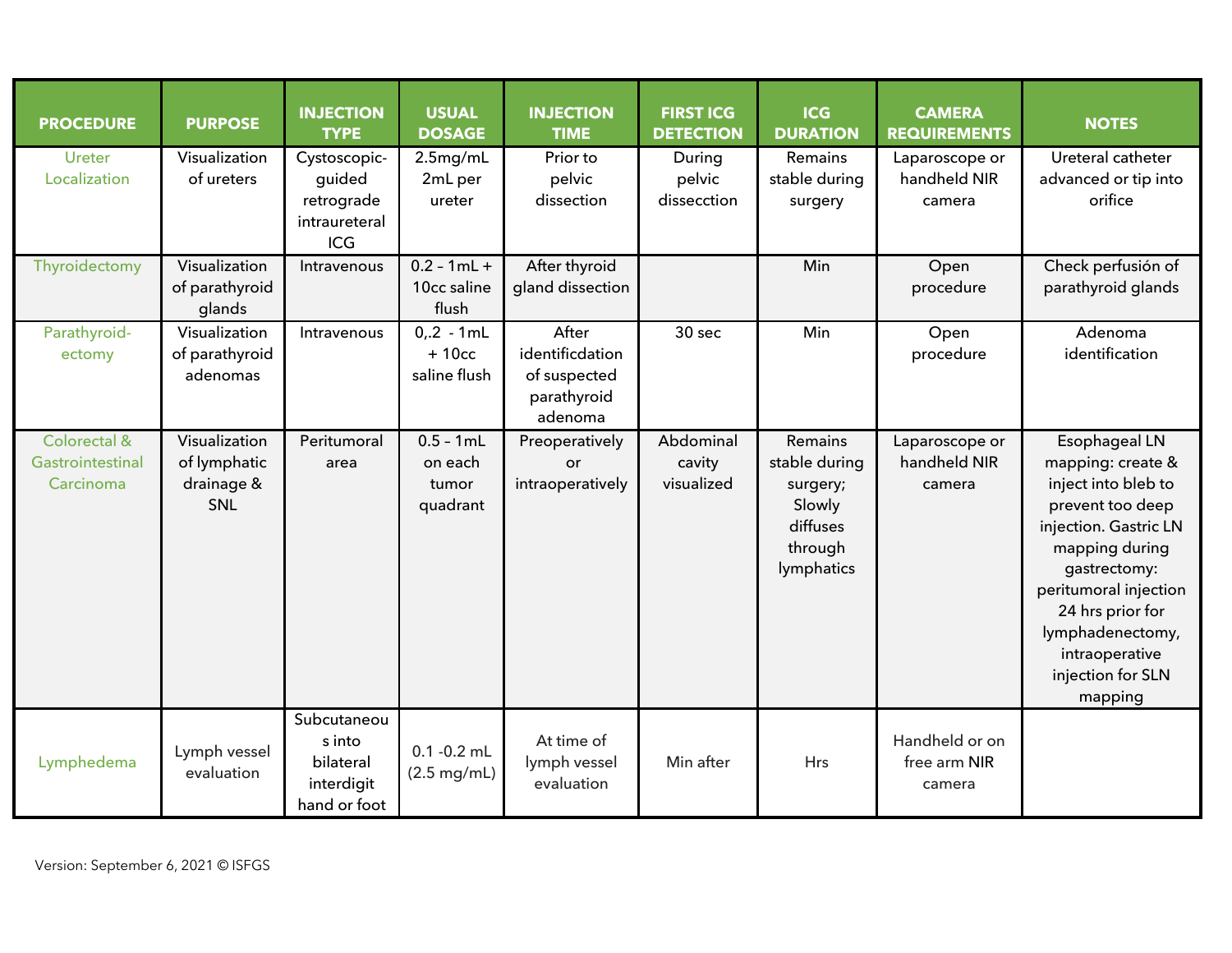| <b>PROCEDURE</b>                             | <b>PURPOSE</b>                                  | <b>INJECTION</b><br><b>TYPE</b>                                   | <b>USUAL</b><br><b>DOSAGE</b>                                 | <b>INJECTION</b><br><b>TIME</b>                                    | <b>FIRST ICG</b><br><b>DETECTION</b>     | <b>ICG</b><br><b>DURATION</b>                                                       | <b>CAMERA</b><br><b>REQUIREMENTS</b>      | <b>NOTES</b>                                         |
|----------------------------------------------|-------------------------------------------------|-------------------------------------------------------------------|---------------------------------------------------------------|--------------------------------------------------------------------|------------------------------------------|-------------------------------------------------------------------------------------|-------------------------------------------|------------------------------------------------------|
| Cervical/<br><b>Endometrial</b><br>Cancer    | Visualize<br>lymphatic<br>drainage & SNL        | Cervical<br>submucosa<br>and deep into<br>stroma<br>(1cc each)    | 1mL at<br>quandrants<br>3 and 9<br>$(2.5 \text{ mg/mL})$      | Prior to<br>dissection &<br>insertion of<br>uterine<br>manipulator | At start of<br>procedure                 | Remains<br>stable during<br>surgery;<br>Slowly<br>diffuses<br>through<br>lymphatics | Laparoscope, or<br>handheld NIR<br>camera | <b>Total 4cc</b>                                     |
| Vulvar<br>Cancer                             | Visualize<br>lymphatic<br>drainage & SNL        | Peritumoral                                                       | 1 mL                                                          | At start of<br>procedure                                           | Min after<br>injection                   | Remains<br>stable during<br>surgery;<br>Slowly<br>diffuses<br>through<br>lymphatics | <b>Handheld NIR</b><br>camera             |                                                      |
| <b>Breast</b><br>Cancer                      | Visualization of<br>lymphatic<br>drainage & SNL | Subcutaneous<br>into<br>periareolar<br>region in each<br>quadrant | 1 mL<br>(2.5mg/mL)                                            | At start of<br>procedure                                           | 5-10 min<br>after<br>injection           | Remains<br>stable during<br>surgery;<br>Slowly<br>diffuses<br>through<br>lymphatics | Laparoscope, or<br>handheld NIR<br>camera |                                                      |
| Immediate<br><b>Breast</b><br>Reconstruction | Mastectomy<br>skin perfusion<br>assessment      | Intravenous                                                       | 3 mL<br>$(2.5 \text{ mg/mL})$<br>$+$<br>10 cc saline<br>flush | Before, during<br>and after<br>reconstruction                      | 45 sec after<br>injection                | Arterial &<br>venous<br>phase.<br><b>Mins</b>                                       | Handheld or on free<br>arm NIR camera     | Adjunct to<br>clinical assessment                    |
| Melanoma                                     | Identification of<br>SNL                        | Intradermal                                                       | $0.1 - 0.2$ mL<br>$(2.5 \text{ mg/mL})$                       | 5 min prior to<br>manipulation of<br>skin site                     | Skin:<br>immediate<br>Node: 5 -10<br>min | Hrs                                                                                 | Handheld or on free<br>arm NIR camera     | Inject ICG prior to<br>local anesthetic<br>injection |